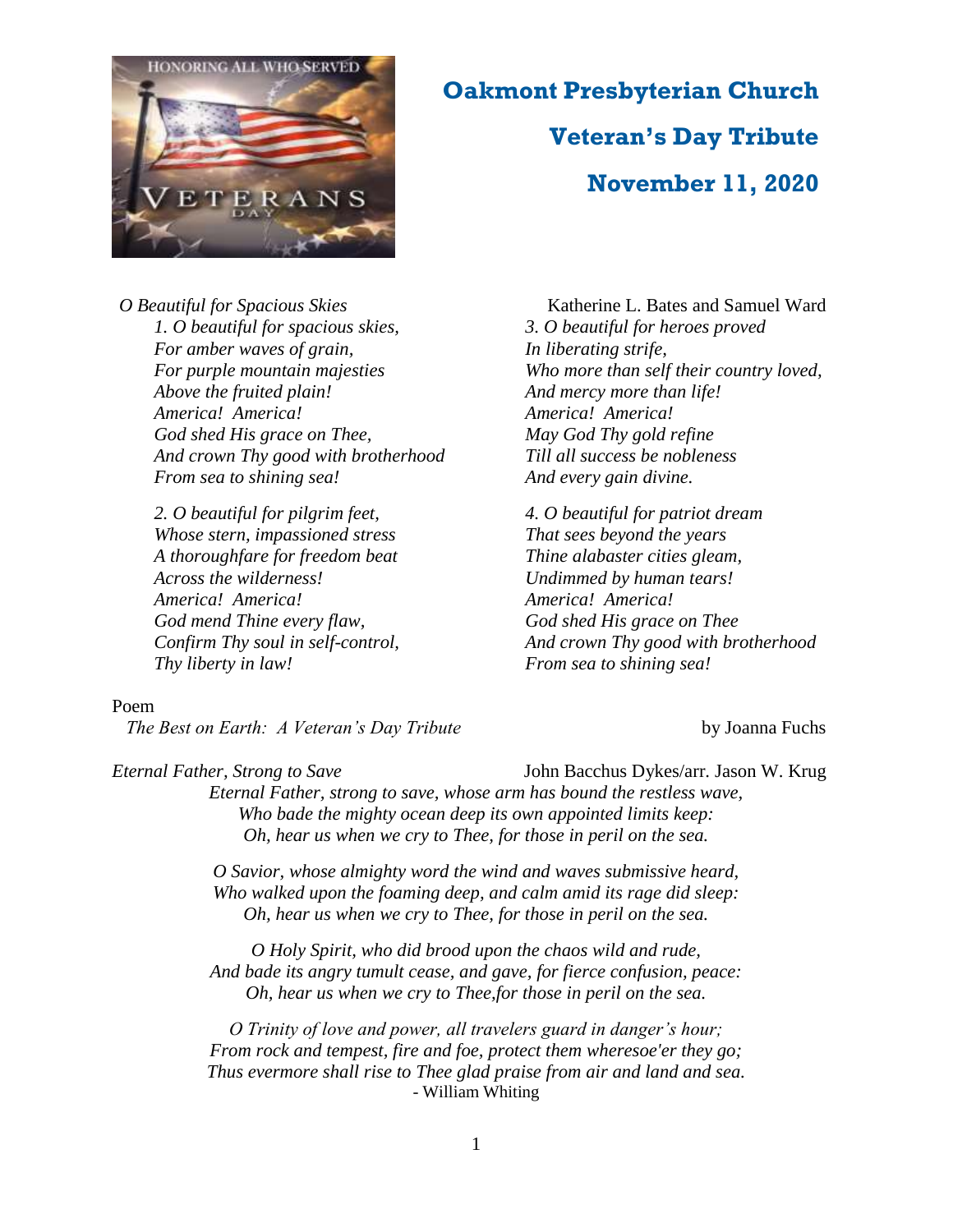Poem

*Take a Moment to Thank A Veteran* by Joanna Fuchs

*Armed Forces Medley* arr. Lloyd Larson Army: *The Army Goes Rolling Along* Edmond L. Gruber *First to fight for the right, and to build the Nation's might, And the Army goes rolling along. Proud of all we have done, fighting till the battle's won, and the Army goes rolling along. Then it's hi! hi! hey! The Army's on its way. Count off the cadence loud and strong; two, three, four, hut, two, three! For where'er we go, you will always know that the Army goes rolling along.* Words adapted: H. W. Arberg

Marines: *Marine Corps Hymn* Jacques Offenbach

*From the halls of Montezuma to the shores of Tripoli, We will fight our country's battles in the air, on land and sea. First, we fight for right and freedom, and to keep our honor clean. We are proud to claim the title of United States Marines.*

Coast Guard: *Semper Paratus* Capt. Francis S. Van Boskerck

*We're always ready for the call, we place our trust in Thee! Through howling gale and shot and shell to win the victory! Semper paratus is our guide, our pledge, our motto, too! We're always ready, do or die. Aye! Coast Guard, we fight for you!*

Navy: *Anchors Aweigh!* Alfred H. Miles, U.S.N. (Ret.) and Charles A Zimmerman *Anchors aweigh, my boys! Anchors aweigh! Farewell to college joys. We sail at break of day, day, day, day!* 

*Through our last night on shore, hail to the foam! Until we meet once more, here's wishing you a happy voyage home!* Revised lyric: George D. and Charles Lottman

Air Force: *The U. S. Air Force/Army Air Corps* Robert Crawford *Off we go into the wild blue yonder, climbing high into the sun. Here they come, zooming to meet our thunder; At 'em, boys, give her the gun! Down we dive, spouting our flame from under, off with one terrible roar. We live in fame or go down in flame, for nothing can stop the U.S. Air Force!*

*America, the Beautiful* **Katherine L. Bates and Samuel Ward** Katherine L. Bates and Samuel Ward *America! America! God shed His grace on Thee! O beautiful for heroes proved in liberating strife, who more than self their country loved, and mercy more than life! America! America! May God Thy gold refine, 'til all success be nobleness, and ev'ry gain divine! America! America!*